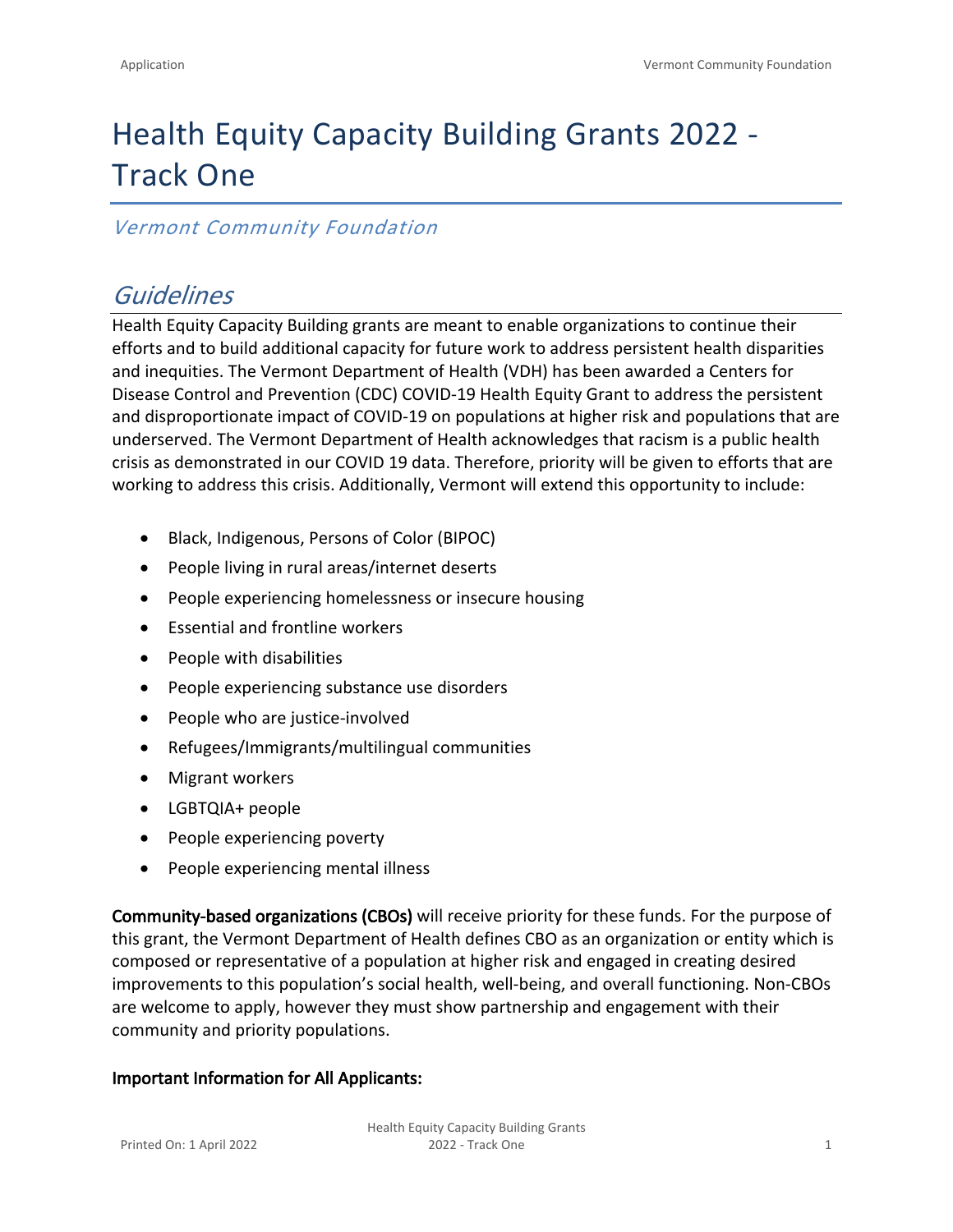The [Health Equity Capacity Building Grants](https://vermontcf.org/healthequity) will be managed by the Vermont Department of Health. Approximately \$5,000,000 will be available for community-based organizations through this granting opportunity. Funding and technical assistance will be offered in Two Tracks. **This application is for Track One only.**

**Track One Funding:** The minimum level of funding per organization will be **\$25,000.** The average grant funding per organization will be **\$150,000.** This funding will be available on **a reimbursement basis only.** This track is for nonprofit organizations with existing infrastructure to manage state and federal grants as follows:

1) certificates of insurance; (see Appendix E for details)

2) recently signed W-9; and

3) Unique Entity Identifier (UEI) number (note: The UEI replaces the DUNS number as of April 4, 2022).

#### *An applicant without requirements 1-3 in place are welcome to apply with a fiscal agent that does have these requirements in place.*

We have designed the application to be as simple as possible while gathering the essential information. We have built in character limits to indicate that scale of the response we are seeking. You may contact Karen Scott, grants specialist, at [kscott@vermontcf.org](mailto:kscott@vermontcf.org?subject=Health%20Equity%20Grant) or 802-388- 3355 ext. 267 with any questions you have about the application process.

We are committed to providing access, equal opportunity, and reasonable accommodation for individuals with disabilities or for whom the English language is a barrier. If you request accommodations to fill out the application and/or translation into another language, please contact Al Belluche at [abelluche@vermontcf.org](mailto:abelluche@vermontcf.org?subject=Health%20Equity%20Grant) or 802-388-3355 ext. 247.

For more information regarding this grant opportunity, including the full RFP, please visit [vermontcf.org/healthequity](https://vermontcf.org/our-impact/programs-and-funds/health-equity/)

#### **Helpful Hints:**

- Character limits include spaces and punctuation.
- Be sure to save your work frequently by clicking the "Save" button at the bottom of the page as the system will log out after 90 minutes of inactivity.
- The size of text boxes can be adjusted by dragging on the lower right corner.
- Create a PDF version of your application via the "Application Packet" button at the top of the page. All content and attachments will be included.

All applications must be submitted electronically to the Vermont Community Foundation through the application form in the Online Grants Manager, which can be accessed at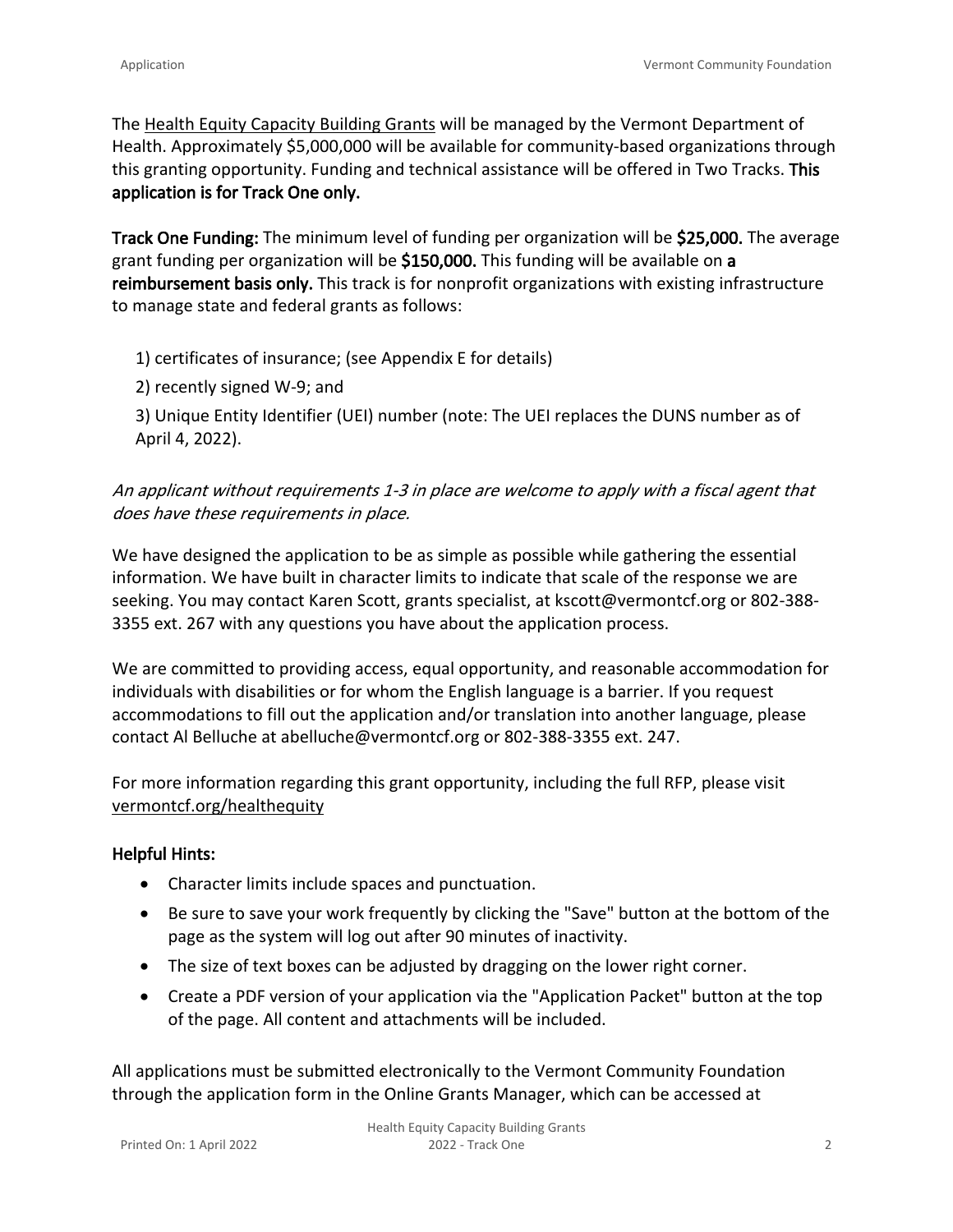[www.vermontcf.org/OGM.](http://www.vermontcf.org/OGM) Applications will not be accepted by mail or email. If you have questions about the Online Grants Manager, please contact grants@vermontcf.org or 802-388- 3355 ext. 222.

### *Application Questions*

**Amount Requested\*** *Character Limit: 20*

#### **Title of Project/Activity\***

Please share the title of your project, and a brief (one to two sentence) description.

*Character Limit: 300*

#### **What value will this project bring to your community?\***

Please describe your project in more detail and how it will address needs in your community. *Character Limit: 4000*

#### **Building Capacity\***

How will this funding impact your organization's ability to stabilize and build capacity for the organization or the community?

*Character Limit: 4000*

#### **Leadership\***

Please describe the leadership of your organization and how members of priority populations are engaged as leaders and in setting organizational direction. *Character Limit: 4000*

#### **Partners (optional)**

If applicable, please list other partners that will be involved. *Character Limit: 1000*

#### **Evaluation\***

How will you know if your project has been successful? *Character Limit: 4000*

#### **Project Budget - Itemized (REQUIRED ATTACHMENT)\***

Attach a copy of your itemized project budget. Use **[Appendix C: Budget Template](https://vermontcf.org/assets/Application-Sample-PDFs/RFP_Health_Equity_Appx-C_Budget.pdf?vid=3)** to construct and report your budget.

*File Size Limit: 2 MB*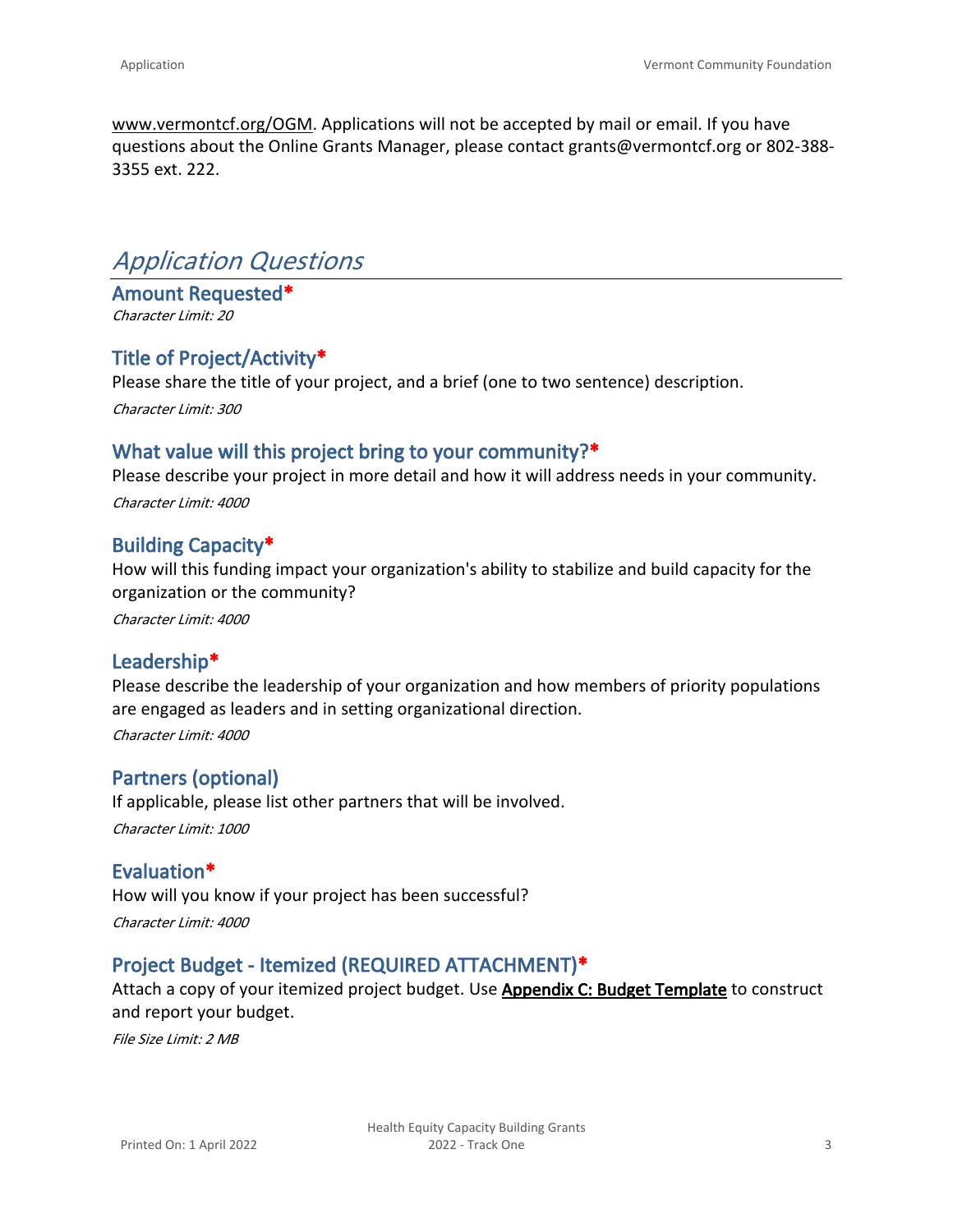#### **Project Budget - Narrative\***

Please provide a brief budget narrative for your proposed activities. The narrative should include a description of how the costs are estimated or determined.

*Character Limit: 2500*

## *About Your Organization*

#### **Organization Name\*** *Character Limit: 100*

#### **Primary Contact First and Last Name\***

*Character Limit: 100*

#### **Primary Contact Email\***

*Character Limit: 100*

#### **Primary Contact Phone Number\***

*Character Limit: 100*

#### **Organization EIN (if available)**

*Character Limit: 100*

#### **Organization Mailing Address, City, State and Zip\***

*Character Limit: 250*

#### **What status best describes the applicant?\***

Health Equity grants must be paid to a registered  $501(c)(3)$  nonprofit, place of worship/religious group, or town/municipal agency. If your organization or group does not fall into one of these categories, you will need to use a fiscal sponsor.

#### **Choices**

Municipal entity (i.e., town, public school, or other municipal department or agency) Registered 501(c)(3) nonprofit Place of worship or religious group Other - Please provide details in your answer to the next question.

### **Use this space to provide additional information about the applicant's status. (If Applicable)**

If you have a fiscal sponsor—or if you operate under the umbrella of a larger registered nonprofit—provide their name below.

*Character Limit: 200*